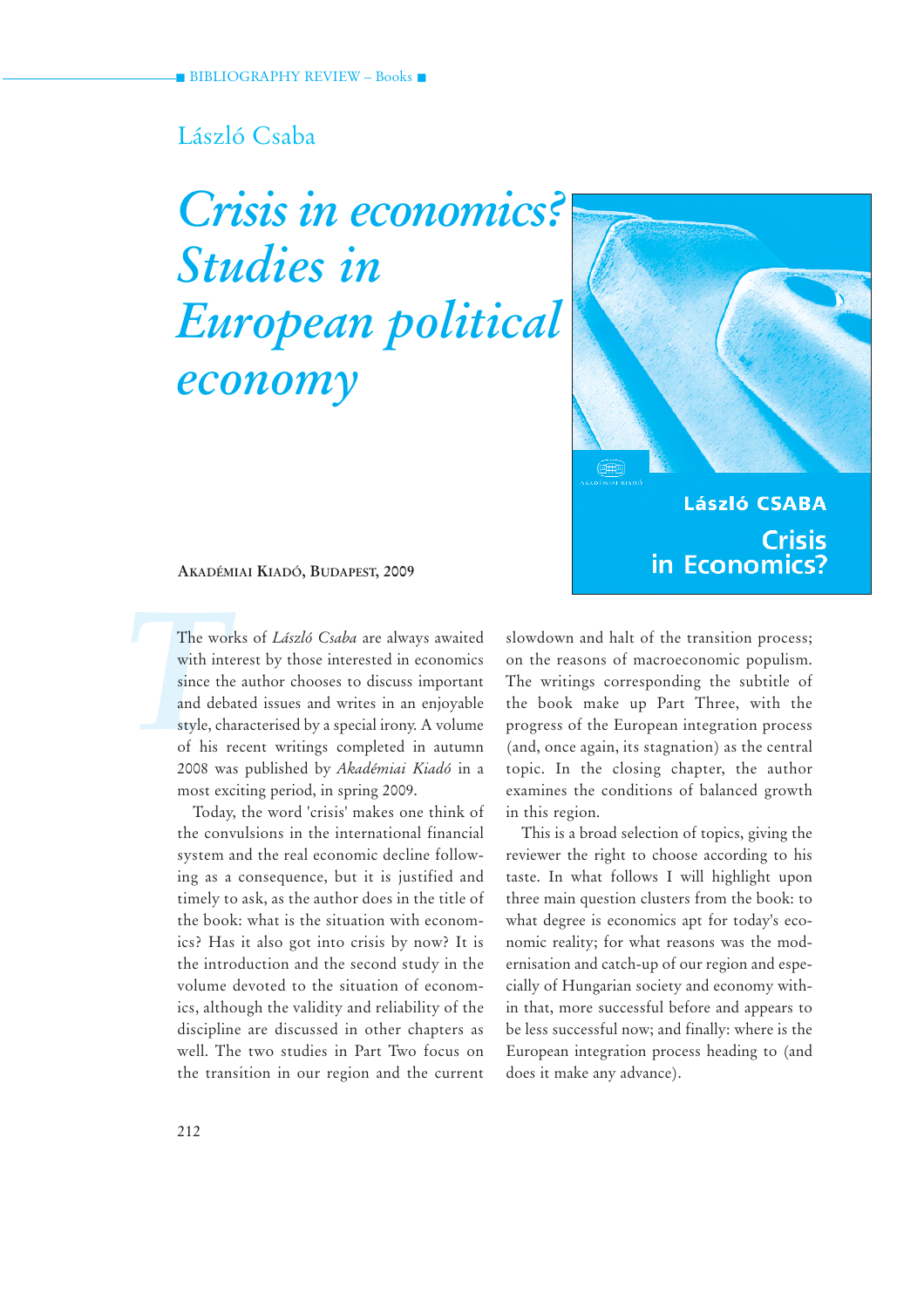#### THE STATE OF ECONOMICS

As regards the *state of economics,* it does not follow from the analysis of László Csaba that there is as deep, fast and paradigmatic a change round the corner as the one triggered by the 1929–1933 world crisis. Even though it is true, at the same time, that the time factor here is even more critical than usual: his analysis presented in March 2008, which served as a basis for this chapter, could not yet count with the new world economic situation to set in soon. Indeed, after September 2008, there was a lot to change in the public thinking about the economy, in the economic political practice, compared to just some six months before. Let us just consider the facts what huge state aid package the conservative Bush government brought forward in its last weeks of office to bail out private money institutions and insurance companies, or that in Germany, for the first time for sixty years, a bank has been nationalised, and that protectionism has once again reemerged among member states of the European Union. Several European governments have tried to spur the economy by budget expansions of an unusually large scale, almost in an orthodox Keynesian way. By this, it is the *Keynes* seeming to return to the mainstream of economic political thinking (but not of economic theory) who questioned the validity of the then economic doctrine 80 years ago by his epoch-making work *General Theory of Interest, Employment and Money.* 

This unique return of the economic and finance politicians of the developed world to Keynes, does not necessarily say much about the valid view system of economics as an academic science and discipline. And indeed: this sudden practical turn does not for the time being couple with a turn in the discipline. Bank of issue leaders often emphasise nowadays that, with regard to the unique situation, they apply unconventional methods as well, failing to reveal, however, why, once there is a new situation, a conventional theory (i.e. one adequate according to the monetary theory; verified and accepted as reliable and relevant) tailor-made for this situation, which could be a secure basis for a new set of tools, has not yet appeared.

It is a fact in any case that a work comparable to Keynes' magnum opus published in 1936 has not been written yet. It is illuminating that the work of *Galbraith* on the Great Depression in America *(The great crash),* a book of major influence, was written twenty five years after the event. At the same time, even prior to the unfolding of the current international financial crisis it was absolutely justified to ask the question chosen as the title of this book on the situation of economics. Even without a magnum opus by a new Keynes there is a chance for economics, by following the general examples of paradigm change in scientific disciplines, to undergo a crisis bringing quality change. In this chapter, it is certain processes of this change that László Csaba indicates, revising the mainstream line of thought of economic theory.

In the case of economics, comprising several economic theoretical books and trends, it is not easy to determine what actually the mainstream is. The author avoids charges of subjectivism by reviewing articles of *The Journal of Economic Literature* and *The Journal of Economic Perspectives.* Scientometrics has produced a citation culture, in which, in turn, it is publication in high prestige and frequently referred to (mainly American) journals that counts. As for the other hard-to-attack indicator of this branch of science, this is the *Nobel Prize in economics;* the oeuvre of the Nobel winner scientists also authentically marks the peaks of the discipline. The two indicators do not correspond, however; László Csaba points out exactly on the basis of the list of Nobel Laureates that, in recent times, there has been a growing number of scientists given the award who are outside the mainstream, the *Zeitgeist*.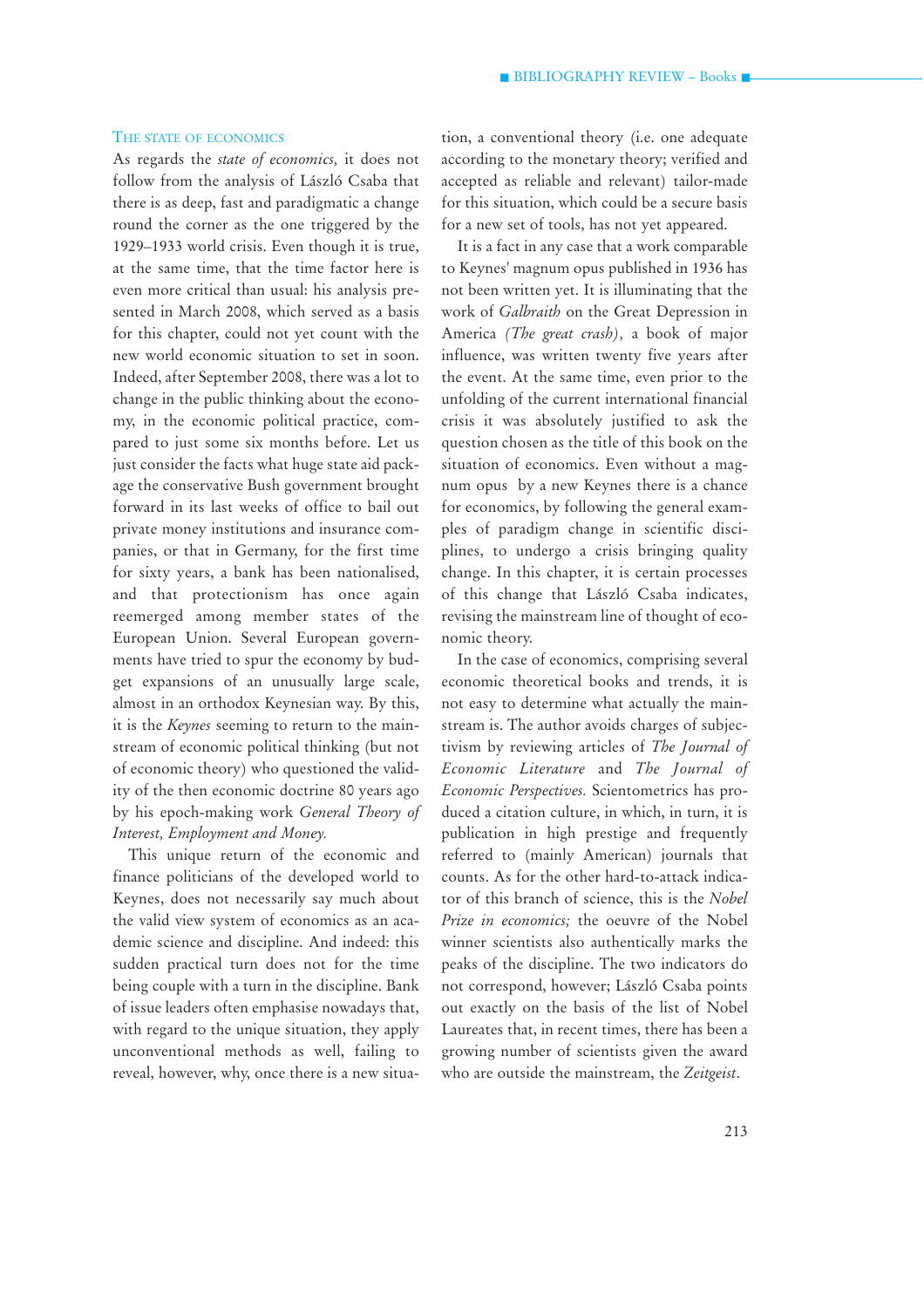The Zeitgeist of economic theory, the author points out, has been characterised by a *technicist orthodoxy* since the end of the nineteenth century already. One reason for this was probably the effort of the cultivators of economics to make the discipline similar to the high-prestige natural sciences of the age. The Keynesian oeuvre was influential in replacing the trend ruling in the first decades of the twentieth century which, as a mainstream, clearly proved irrelevant in the interpretation and solution of the world economic crisis, yet, according to László Csaba, the process of the methodological homogenisation of economics could only be slowed down by Keynes. By emphasising human motivations, expectations and other psychological factors in the 1930's and 1940's, he indeed introduced several factors into economic theory which later were represented rather by institutional economics and other non-mainstream trends. Yet, the Keynsianism developing from the work of the followers of Keynes (or of those making references to his oeuvre) itself merged into the mainstream that can be referred to as technicist, not independent of the fact that, after World War II, economic theory based on several national schools was replaced by the US dominant economics with its own methodological hegemony. By time, the Nobel Prize in *economics* started to show a remarkable geographical concentration in that it was a few American universities and the USA by all means that were home to the operation of most Nobel winners.

The American overweight in the discipline is clearly to be connected to the dominant role of the American economy. In fact, the period of a unique methodological and thematic concentration in economics which, the author argues, has gradually led economics, striving at technical sophistication and model-orientedness, to be drifted away from economic and societal reality by today, lasted from the 1960's to the turn of the millennium. The increasingly nuanced models became independent exactly from the relations of real life. It is the positive (i.e. non-normative, avoiding advice-giving), sterile economics that became dominant and has stayed dominant in the editorial offices of leading journals and at the most important (American) universities until today.

In finances, at the same time, certain models failed exactly at critical times even before the current crisis. It is no surprise therefore that critique against the mainstream has been flowing from various directions now. The growing number of inner contradictions in the American economy, the problems accumulating in the system of world finances and the related shakiness of market economies will, over time, clearly affect the prestige of the ruling trend in economics: the mainstream is starting to lose space.

László Csaba calls attention to the fact that, in recent years, several scientists who are outside the usual methodological trend (he mentions the names of Thomas Schelling, Daniel Kahneman and Douglass North) have received a Nobel Prize, while about *Paul Krugman* he notes that, by the new economic geography he has brought back a dimension to economics which had been long lost through the victory of the "formalisation revolution". He underlines the advance of neuroeconomics and economic psychology, the real-life research findings of which have revealed a human image much different from the one *(homo oeconomicus)* the usual microeconomic preconceptions of the methodological individualism are based on.

Today, when influential and standard setting circles, too, blame excessive greediness, the misrealisation of risks and the weakness of institutions controlling individuals and enterprises for today's problems, what is needed is an intensifying activity of trends within economics which treat the discipline as a social science beyond doubt. As a science that does not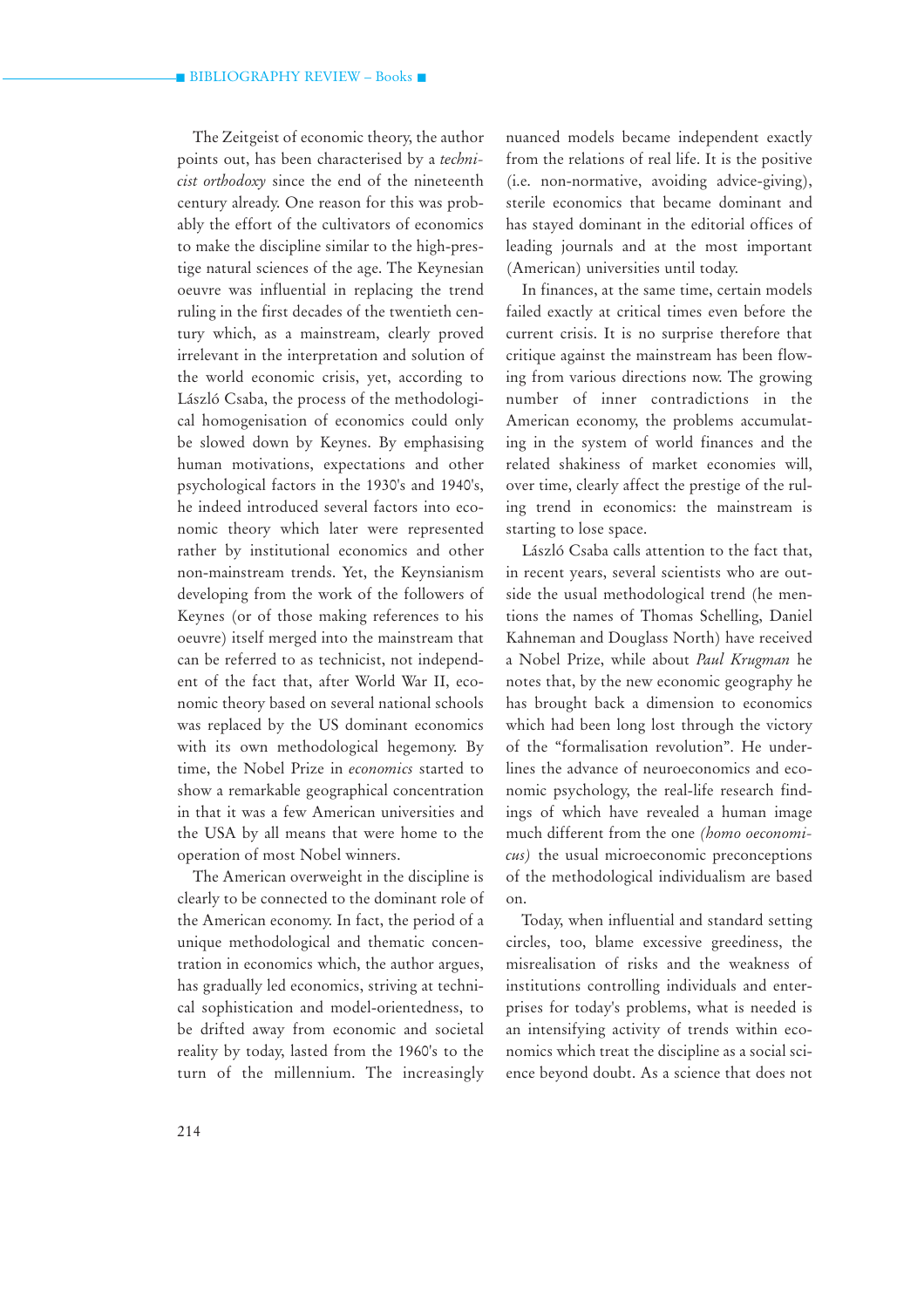explain (and predict) models independent of space and time but which takes the historical and geographical determinedness of human economic activity into account.

## SYSTEMIC CHANGE AND ITS DOCTRINAL BACKGROUND

The second major issue discussed in the book is the systemic change and its doctrinal background. László Csaba highlights upon the contradiction that, as a result of two decades' fast transformation process, former planned economies have shown up surprisingly great differences by today. What is more, today's differences between the countries are often of a very different nature than what would follow from the logic of path (course) dependence.

The simplified, unilinear development concept of international financial institutions (like EBRD) does not offer a really good explanation for today's dissimilarities and divergent development paths. EBRD gives good transition index values to economies that open to a great extent towards the world economy, strongly liberalise and privatise and are vanguards in involving foreign operating capital. In the world of transition indexes, the Hungarian economy had very good marks in the 1990's, as did the three small Baltic economies later on. In the meantime, however, Slovenia, with its economic policy not lacking even neo-corporative elements and opening towards the world more carefully, became, in reality, the most successful of all in many respects. It is the GDP per head that indicates the success of the unique (almost third way) Slovenian development model; it is by no chance at all, either, that Slovenia was the first in the region to join the Euro zone.

Based on the decisive economic indicators the author does not only confirm that the former planned economies do not form a homogeneous block (the way there was no real "Eastern block" in the economic or societal

sense). He establishes various country groups, at the same time; and in the fact which countries belong to which groups, course dependence, i.e. past similarities and the development level at the outset, is decreasingly relevant as time passes. In the evaluation of László Csaba, the trio of Hungary, the Czech Republic and Poland, plus Slovenia, belong to one and the same group. Based on the common growth pattern, the three Baltic states plus Slovakia make up another group. The third group comprises the Bulgarian, Romanian and Croatian economies, while the Newly Independent States may be defined as the fourth group.

As a commentary it could be added to the above that in the past years, we have seen sudden rises and, unfortunately, similarly fast declines within historically short times. An example for this was the change of directions in Slovakia: when the social elite realised that the country would not be admitted into the EU with *Meciar* and his policy, following their well recognised interest, they successfully got rid of the leader and his populist trend. The economic growth and convergence of the Baltic states was historically fast but, as the current events in Latvia reflect, a growth pattern based on FDI makes an economy extremely vulnerable. Furthermore, the relatively fast fall behind of Hungary in the past half a decade is an interesting, and, for us, sad illustration proving how diverse and versatile transition can be. It is comforting to see, on the other hand, that just as there are examples for the fast loss of positions, we can similarly draw the other conclusion from the (so far not so long) history of the transition that it is indeed possible to change directions within a few years in this region.

From the examples of populism, a phenomenon not rare in the region, the author highlights upon the case of Hungary after 2002: with the massive state budget overexpenditure, Hungary is categorised as a country of old-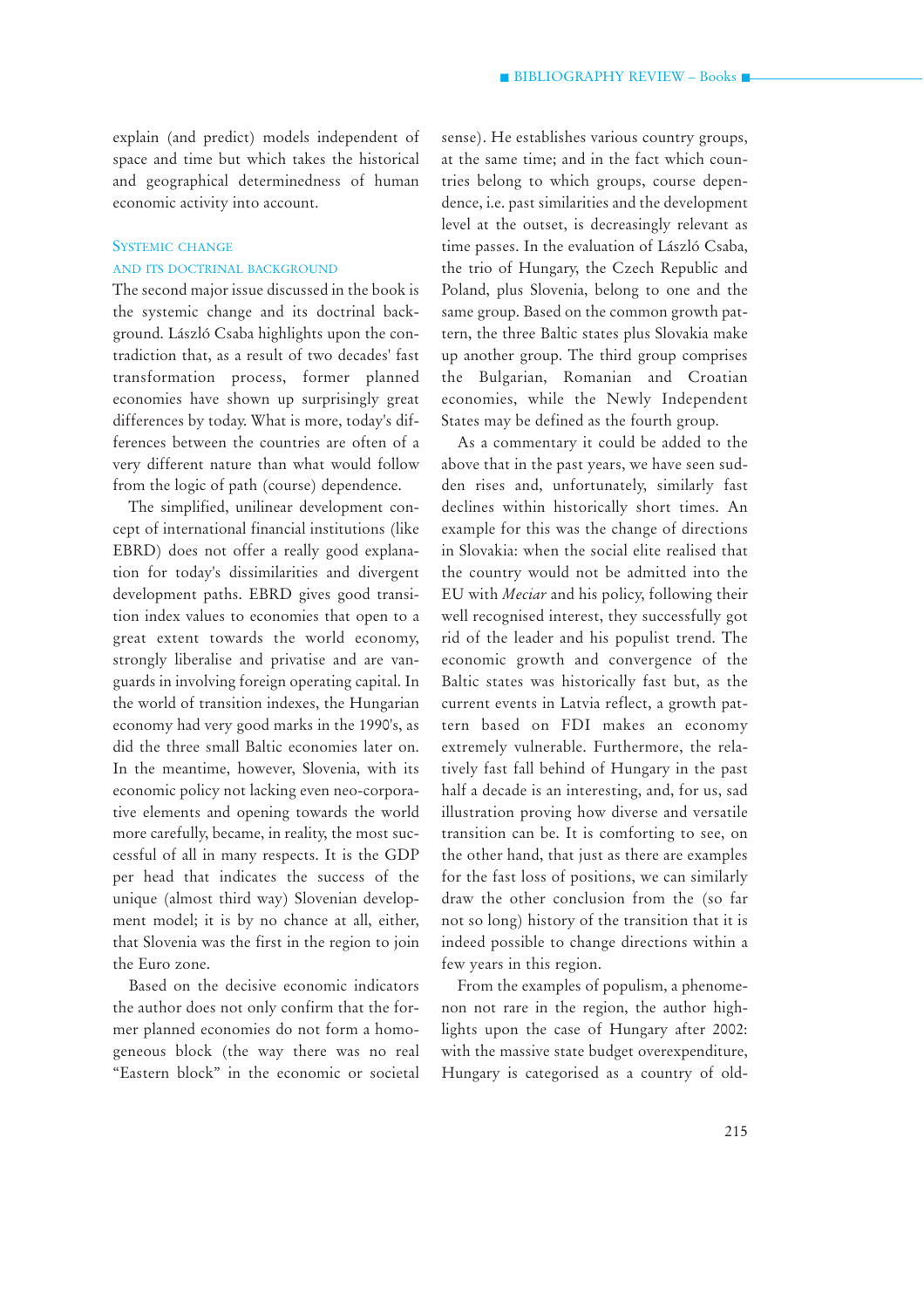fashioned type populism. It is strange indeed how massively high, and even rising, state redistribution has been in the period, while, say, in Slovakia, the rate of budget redistribution has radically moderated in the same years. Poland, which has never been an example of financial orthodoxy, under the leadership of various politicians mocked in Hungary, got very close to meeting the Maastricht requirements before the crisis and the situation of the Polish budget is downright enviable compared to that of Hungary. The questions why it is exactly Hungary where populism has been set loose and for what reason to such a great extent, will surely be debated for a long time ahead.

The essay at the end of the book *(Economic conditions for shared growth)* is also devoted to interpreting transition, the economic theoretical bases thereof and the reform tasks to be carried out in most of the former planned economies. The author's call for the realistic evaluation of the earlier state of education and knowledge in the region (and, within that, in Hungary) is especially worth paying heed to, since, unfortunately, earlier clichés on the allegedly cheap and well-trained Hungarian work force have not been justified by recent data or the opinions of employers.

Also of interest was the short reference to the neo-Weberian public management advocated by the author (and, as part of it, the depoliticisation of state administration). Two decades ago it was beyond dispute during the systemic change discussions in Hungary as well as in the concept of the first freely elected government that party politics should be restricted to ministers, political state secretaries and their immediate staff, while under that level, administrative work should be carried out by the civil service per se. This did not happen, and it was easy to see who used what practices and, later on, even laws, to re-politicise the extensive state apparatus. It is probably herein where the

surprising fact that even after two decades of privatisation and deregulation, the Hungarian state apparatus is so extensive, is rooted...

### THE EUROPEAN INTEGRATION PROCESS

The biggest portion of the book is devoted to the analysis of the European integration process, certainly taking mostly the example of Hungary to illustrate that, although measured historically and observed a from sufficient height, the latest enlargements of the EU may qualify as successful, but membership itself and the economic political institution system of the EU do not provide sufficient protection for member states against their own serious and systematically recurring mistakes. One reason why the case of Hungary may have become an interesting issue at international conferences and study volumes is that the processes of European adjustment, catchup and internal modernisation (i.e. reforms) were derailed exactly at the time when Hungary became a member state of the Union. Was it a cause and consequence or a mere coincidence in time, the author asks.

One thing that is for certain is that the Stability and Growth Pact designed for the economic political (mainly budget political) control of member states has not become strict enough either in its original form or after its reform in 2005, and what has been unfolding in the budget deficit of member states recently does not have any good implications for the near future. Except if, our East European pessimism makes us think, another financial crisis coming soon (originating in the state rather than in households or banks) makes it necessary to design and implement a new SGP.

The analysis of László Csaba on the institutions of the Union before the crisis (on EU transfers, the mechanisms of the development and the common agricultural policy, the European Central Bank and the operational order of the Commission) forecast to the read-